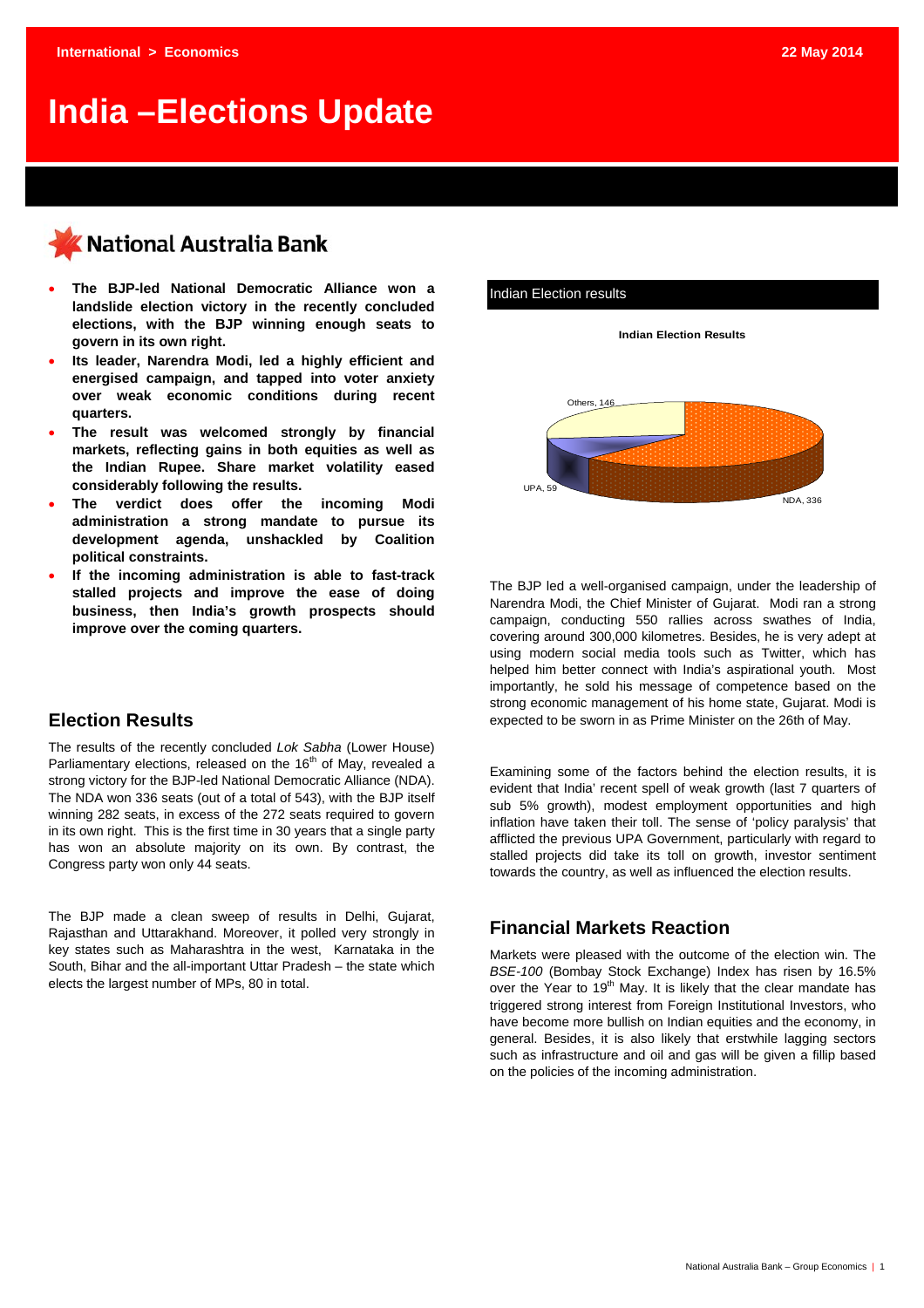

India's *VIX indicator*, an indicator of market volatility over the ensuing 30 days, fell sharply following the results of the elections. The onset of the elections precipitated a rapid rise in volatility, as markets became nervous about the prospects of a hung parliament. However, the election results have soothed market tensions.



In concert with the upswing in stock indices, the Indian Rupee has appreciated to an 11- month high on continued robust foreign purchases of Indian debt and equities by overseas investors. This reflects investors' expectations that the strong mandate given to the BJP will translate to better growth investment prospects in India. The rupee was trading near a 11-month low at 58.45/USD. The strong rupee does afford the RBI a window of opportunity to accumulate reserves.





To be fair, the outgoing Finance Ministry and the RBI should take some of the credit for the relative improvement in India's external indicators. Last August, the Indian rupee was in freefall, approaching 70/USD. This was due to concerns about the US Fed launching its tapering program, exacerbated by India's high Current Account Deficit. However, measures such as widening the MSF corridor to dissuade the carry trade and prevent further weakness in the rupee (which is now no more in operation), the attractive swap rates offered to banks to attract FCNR deposits; restrictions on gold imports and a focus on CPI inflation targeting have eased problems in foreign exchange markets and led to a sharp tightening in the Current account deficit.

Delta 25 reversals – a key measure examined by RBI for Financial Stability - indicate option market participants expect far less depreciation pressure on the Rupee. Note that a higher value indicates Rupee weakness. The election results have only continued forward this improved trend. More significantly, India's stock of FX reserves has risen to a recent high of USD 313.8bn, helping to better cushion the economy against potential external shocks.

#### Delta Risk Reversals

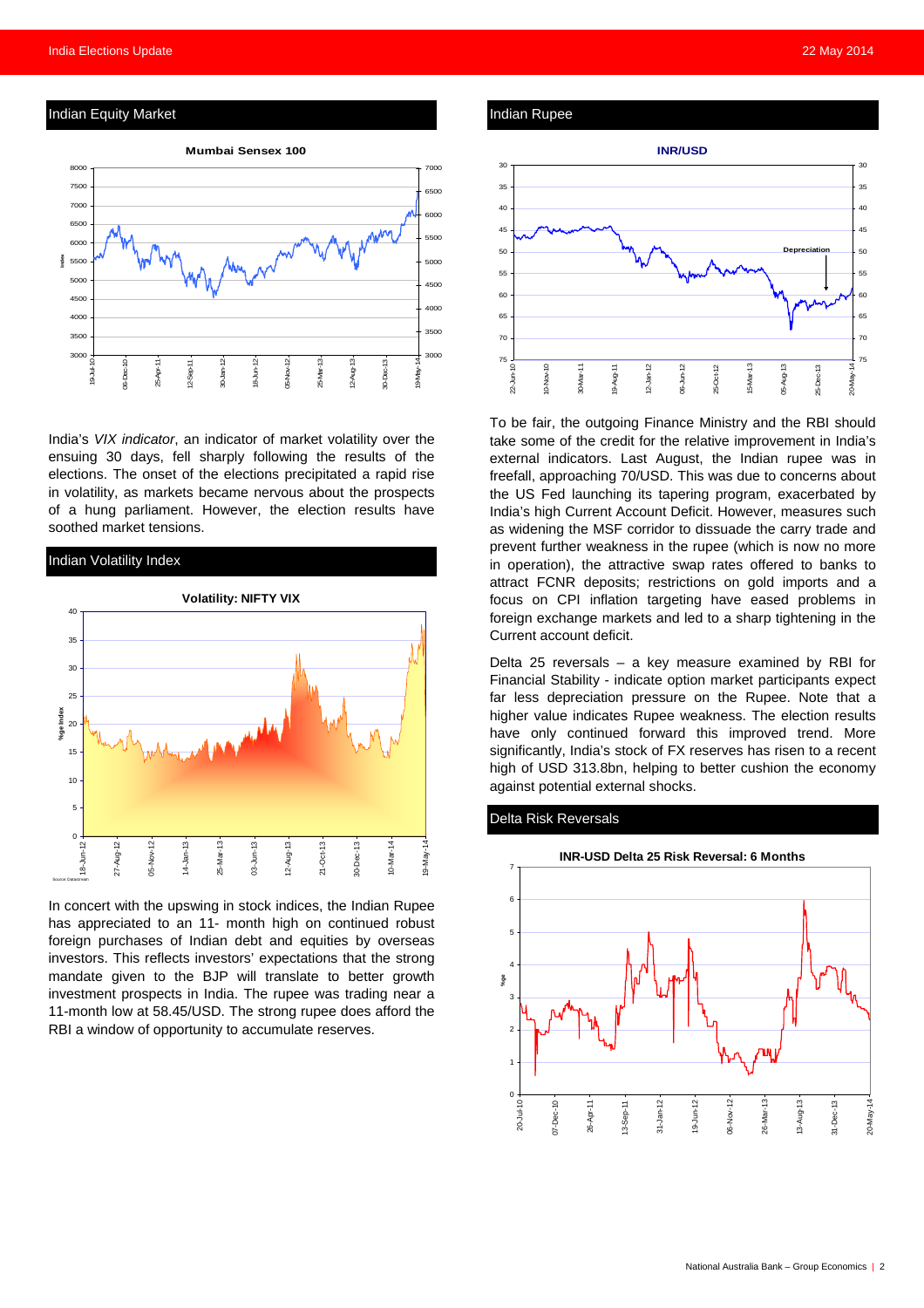#### Current Account Deficit



### **Outlook & Challenges**

The incoming administration has a number of critical challenges: boosting growth and employment; fast tracking stalled projects; realizing better fiscal outcomes by curbing fuel subsidies and perhaps creating a Goods and Services Tax; and finally improve food supply and distribution, lessening food inflation.

The decisive election mandate does offer the Government the opportunity to pursue its agenda without the constraints that typically arise in a Coalition Government. Its first object should be to accelerate clearance for some USD 255bn worth of projects, covering sectors such as energy and steel. Factors such as land acquisition and environmental concerns have held up these projects, and it is imperative that the Centre and respective State Governments work closely to expedite these projects.

If the incoming BJP administration is able to fast-track project clearances and eases the regulatory burdens on business, it is likely to engender improved business confidence, resuscitate the stalled investment cycle and result in faster growth over the coming quarters.

John Sharma Economist – Sovereign Risk [john.sharma@nab.com.au](mailto:john.sharma@nab.com.au) Tom Taylor Head of International Economics

[Tom\\_Taylor@national.com.au](mailto:Tom_Taylor@national.com.au)